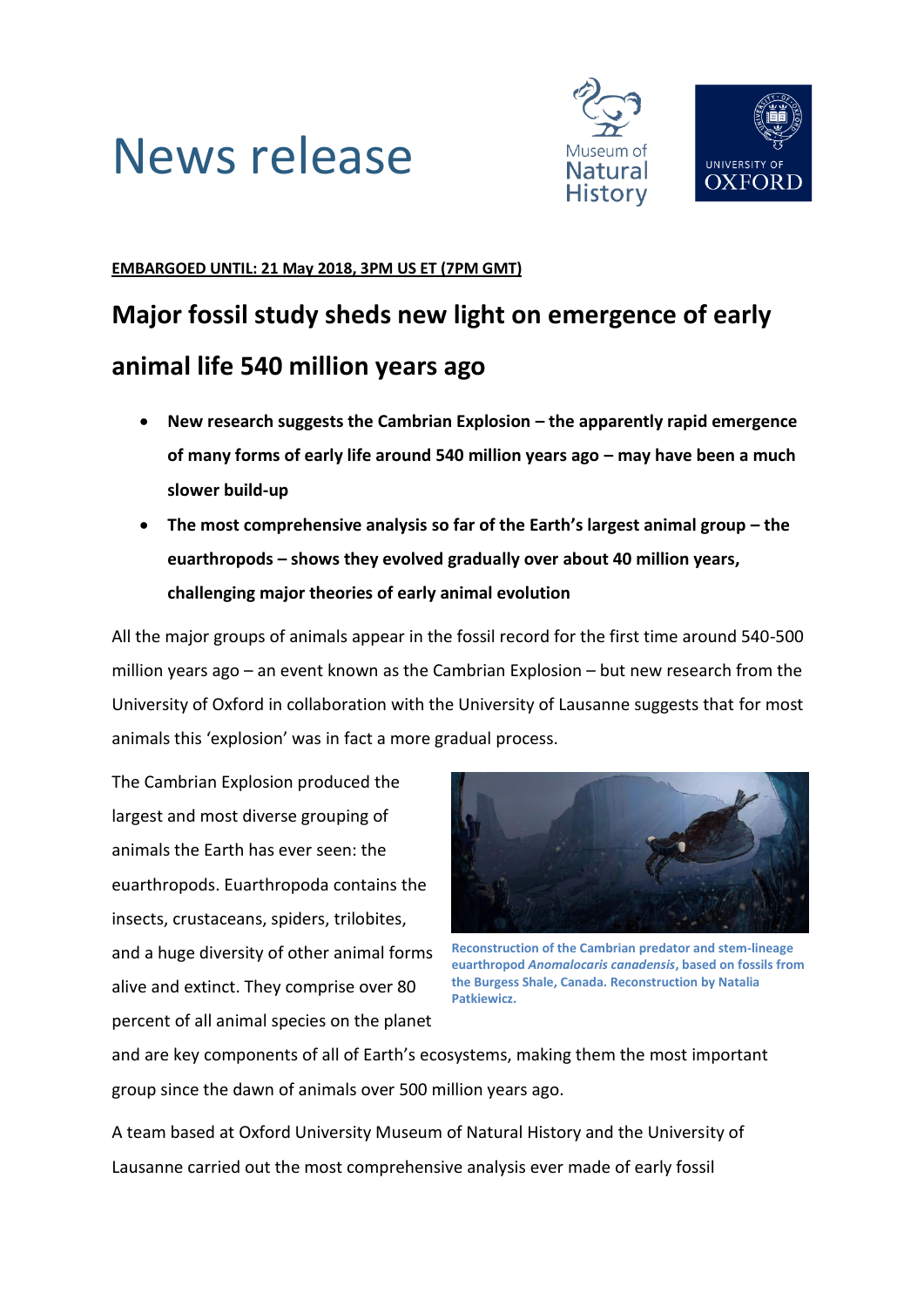euarthropods from every different possible type of fossil preservation. In an article published today in the *Proceedings of the National Academy of Sciences* they show that, taken together, the total fossil record shows a gradual radiation of euarthropods during the

The new analysis presents a challenge to the two major competing hypotheses about early animal evolution. The first of these suggests a slow, gradual evolution of euarthropods starting 650-600 million years ago, which had been consistent with earlier molecular dating estimates of their origin. The other hypothesis claims the nearly instantaneous appearance of euarthropods 540 million years ago

early Cambrian, 540-500 million years ago.

because of highly elevated rates of evolution.

The new research suggests a middle-ground between these two hypotheses, with the



**Exceptionally preserved soft-bodied fossils of the Cambrian predator and stem-lineage euarthropod**  *Anomalocaris canadensis* **from the Burgess Shale, Canada.**

origin of euarthropods no earlier than 550 million years ago, corresponding with more recent molecular dating estimates, and with the subsequent diversification taking place over the next 40 million years.

"Each of the major types of fossil evidence has its limitation and they are incomplete in different ways, but when taken together they are mutually illuminating and allow a coherent picture to emerge of the origin and radiation of the euarthropods during the lower to middle Cambrian," explains Professor Allison Daley, who carried out the work at Oxford University Museum of Natural History and at the University of Lausanne. "This indicates that the Cambrian Explosion, rather than being a sudden event, unfolded gradually over the ~40 million years of the lower to middle Cambrian."

The timing of the origin of Euarthropoda is very important as it affects how we view and interpret the evolution of the group. By working out which groups developed first we can trace the evolution of physical characteristics, such as limbs.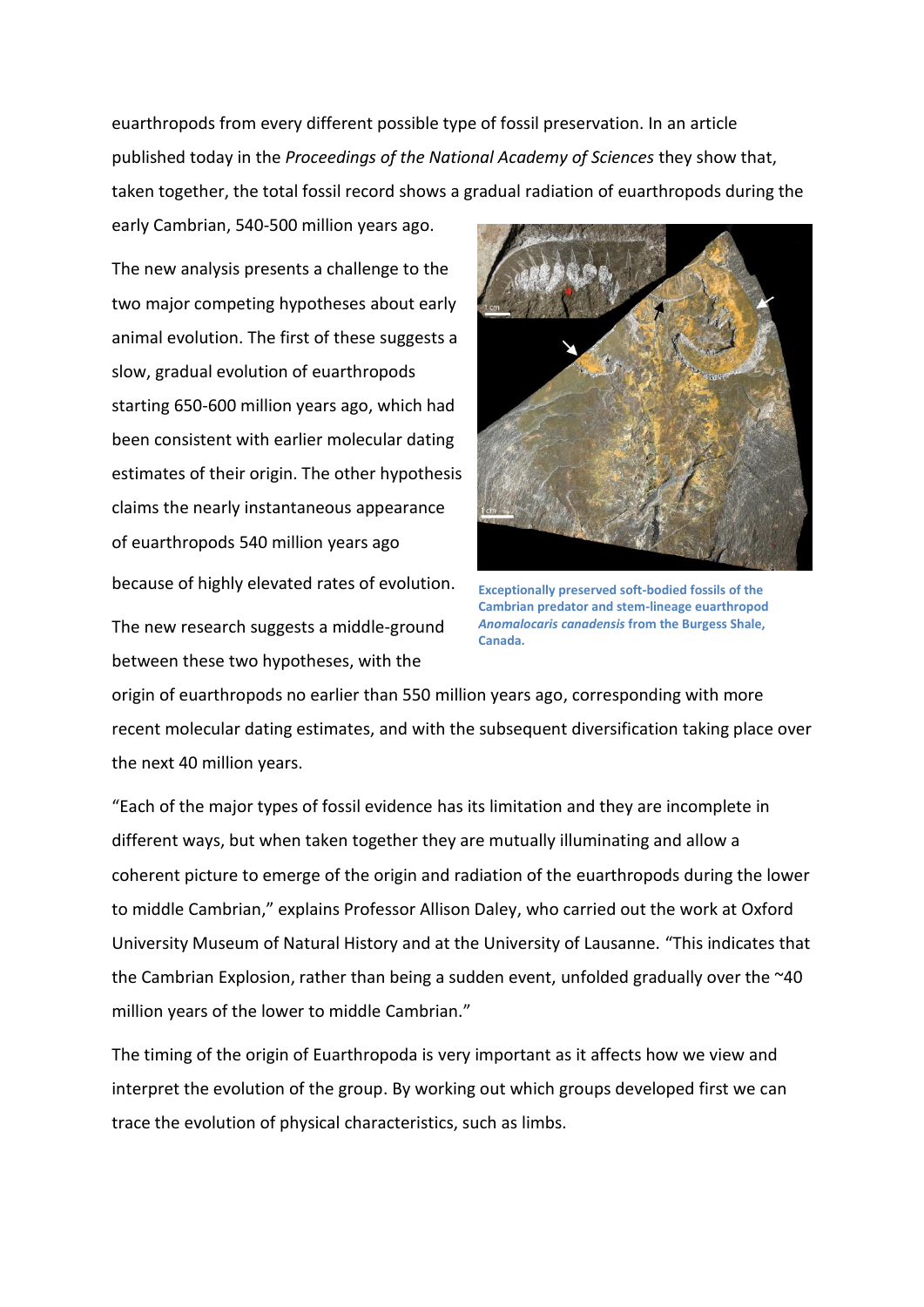## News release



It has been argued that the absence of euarthropods from the Precambrian Period, earlier than around 540 million years ago, is the result of a lack of fossil preservation. But the new comprehensive fossil study suggests that this isn't the case.

"The idea that arthropods are missing from the Precambrian fossil record because of biases in how fossils are preserved can now be rejected," says Dr Greg Edgecombe FRS from the Natural History Museum, London, who was not involved in the study. "The authors make a very compelling case that the late Precambrian and Cambrian are in fact very similar in terms of how fossils preserve. There is really just one plausible explanation – arthropods hadn't yet evolved."

Harriet Drage, a PhD student at Oxford University Department of Zoology and one of the paper's co-authors, says: "When it comes to understanding the early history of life the best source of evidence that we have is the fossil record, which is compelling and very complete around the early to middle Cambrian. It speaks volumes about the origin of euarthropods during an interval of time when fossil preservation was the best it has ever been."

\*

### **For further information and images:**

Harriet Drage Oxford University Museum of Natural History / University of Lausanne harriet.drage@zoo.ox.ac.uk +41 (0) 21 692 43 62 (office) +41 78 719 38 90 (out of hours)

#### **Notes to editors**

#### **About the Museum of Natural History**

Founded in 1860 as the centre for scientific study at the University of Oxford, the Museum of Natural History now holds the University's internationally significant collections of entomological, geological and zoological specimens. Housed in a stunning Pre-Raphaelite-inspired example of neo-Gothic architecture, the